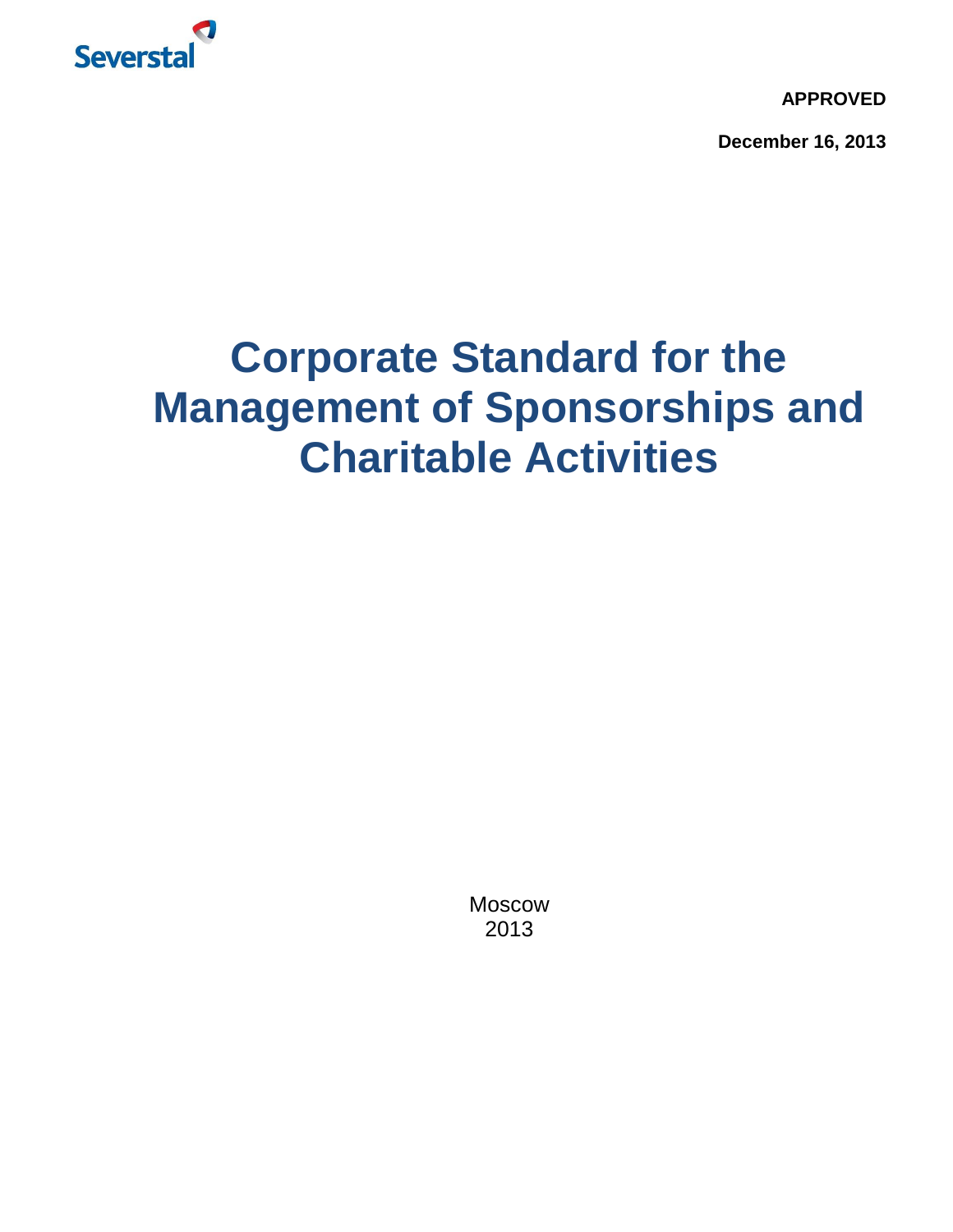#### **INTRODUCTION**

This corporate Standard is one of the tools of External Social Programme Management Policy of OAO Severstal. It defines the main forms of sponsorships and charitable activities of OAO Severstal ("Severstal", "we"), principles applicable to these activities and how we coordinate them, as well as criteria and procedures for selection and evaluation of sponsorships and charitable projects.

Our charitable activities are based on provisions of the Federal Law of the Russian Federation on Charitable Activities and Charitable Organisations #135 of 11.08.1995.

Compliance with this Standard is mandatory for all our departments and subsidiaries.

#### 1. SPONSORSHIPS AND CHARITABLE ACTIVITIES: DEFINITIONS

1.1. We sponsor third-party entities and individuals by providing them our money or property, including intellectual property, providing them services or performing work for them in exchange for their dissemination of information (advertising) about us or our operations upon which we agreed.

1.2. Our charitable activities include gratuitous provision of money, provision of services, performance of work, acquisition of property or extension of other support to thirdparty entities or individuals.

#### 2. FORMS OF SPONSORSHIPS AND CHARITABLE ACTIVITIES

- Collaboration with non-profit organisations
- Awards of grants through competitions

 Consideration of applications for charitable support and sponsorship applications from legal entities and private individuals

#### 3. MANAGEMENT OF CHARITABLE ACTIVITIES AND SPONSORSHIPS

3.1. Individual businesses develop annual sponsorship and charitable activity plans and prepare reports pursuant to our External Social Programme Management Policy.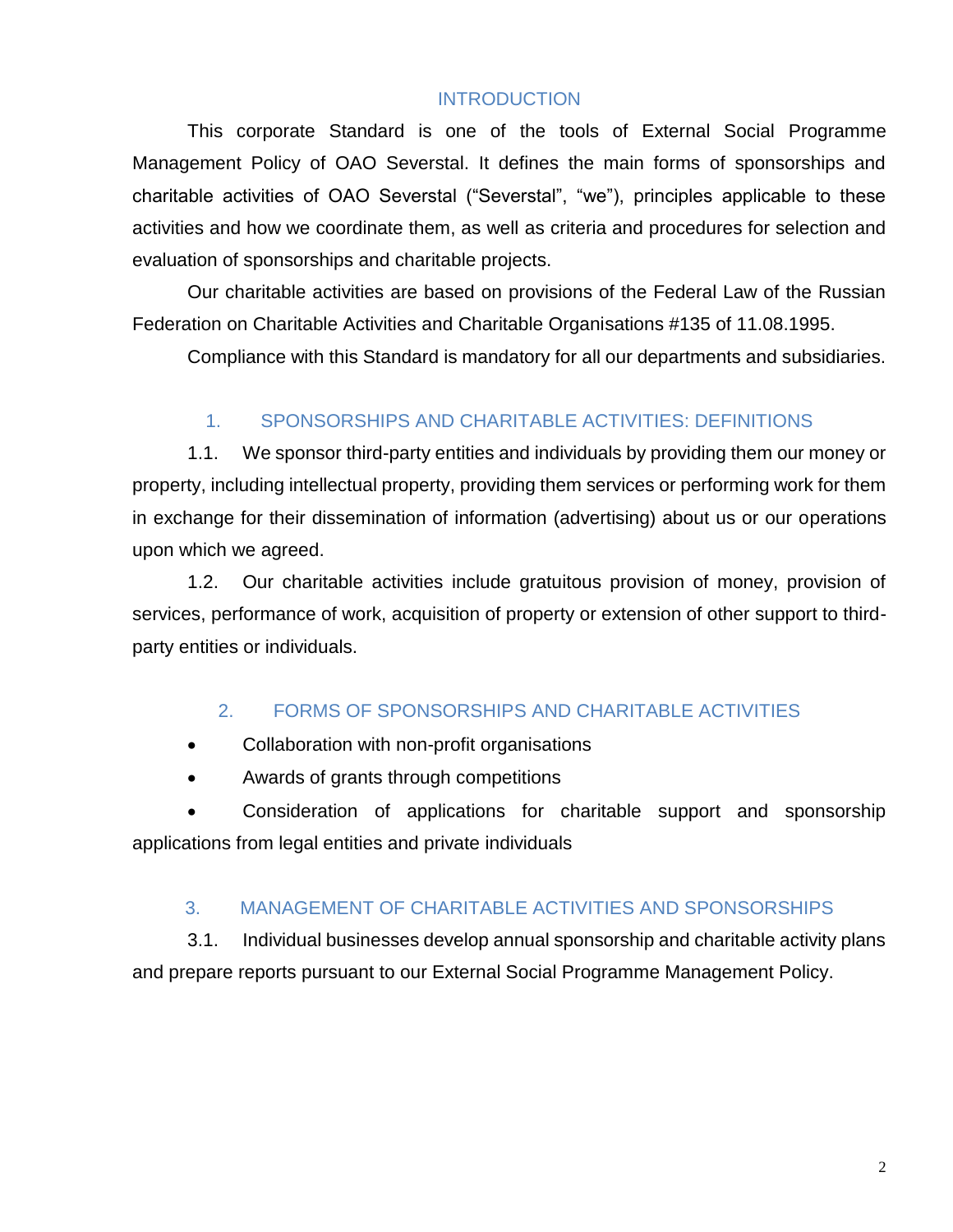3.2. Corporate CSR Department and respective departments of individual businesses<sup>1</sup> coordinate charitable activities and sponsorships in compliance with these Regulations and other corporate and departmental guidelines within allocated budgets.

3.3. Corporate CSR Department:

Defines corporate priorities for sponsorships and charitable activities

 Develops sponsorship and charitable activity budget for the General Directorate of Severstal in compliance with applicable annual budget regulations

 Coordinates the implementation of corporate sponsorship and charitable activity projects

• Provides procedural support for sponsorship and charitable activity projects of our individual businesses and monitors their results

 Develops corporate social responsibility reports and other corporate documents related to our activities in this area, and presents our results in competitions and at public events.

3.4. Departments responsible for sponsorships and charitable activities of our individual businesses:

 Develop sponsorship and charitable activity budgets for individual businesses in compliance with applicable annual budget regulations

 Consider applications of legal entities and private individuals for sponsorships and charitable activities that are filed with individual businesses but fall out of scope of available financial support programs for our employees

• Secure and document approvals for charitable activities and sponsorships

• Prepare responses to applications for charitable activities and sponsorship received by our individual businesses

 Coordinate, monitor and evaluate results of projects and other initiatives financed in agreement with key performance indicators included in our corporate External Social Program Management Policy, as well as supervise use of funds and performance of sponsored entities and persons

 Provide Corporate CSR Department with information about planned sponsorships and charitable activities (quarterly submissions including details of planned

<sup>&</sup>lt;sup>1</sup> As determined by Chief Executives of individual Severstal businesses.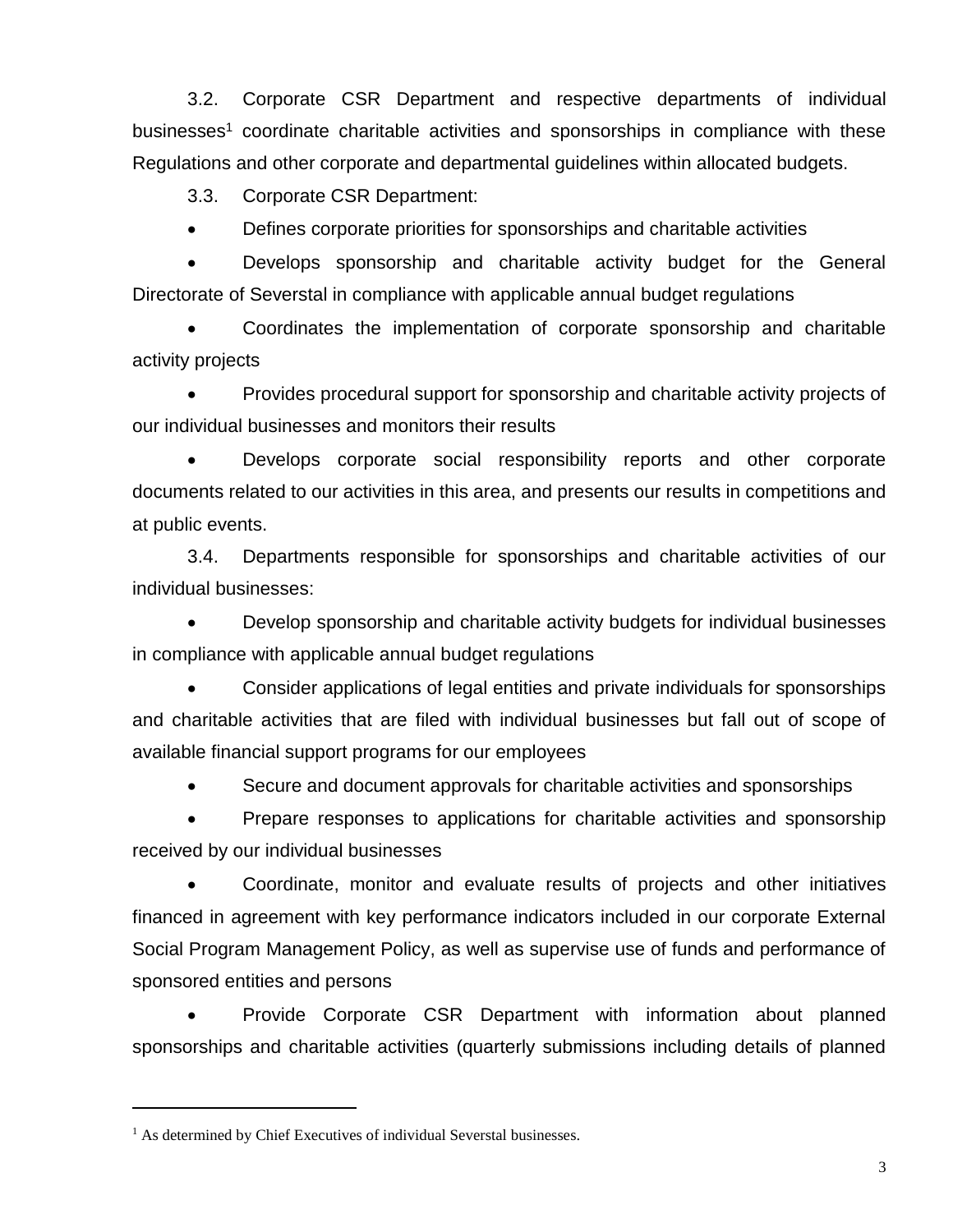projects/events, lists of participants, anticipated results and amount of financial support—to be furnished two weeks before the beginning of the reporting quarter)

 Provide Corporate CSR Department with information about sponsorships and charitable activities (quarterly submissions including details of completed projects/events, lists of participants, results, amount of financial support, and community recognition, such as competition awards or letters of commendation—to be furnished two weeks after the end of the reporting quarter)

 Submission of content for corporate annual social responsibility report and for our participation in competitions and research activities related to sponsorships, charitable activities and social responsibility reporting

## 4. SELECTION AND EVALUATION CRITERIA FOR SPONSORSHIP AND CHARITABLE PROJECTS

4.1. We use the principles and key elements of our External Social Programme Management Policy to select sponsorship opportunities and charitable activities.

4.2. We use key performance indicators defined in External Social Programme Management Policy to evaluate these projects.

4.3. We also consider the following factors during project selection and evaluation:

 Our corporate priorities in relations with key stakeholder groups (shareholders and investors, employees, government authorities, media)

- Priorities of our individual businesses in their relations with local communities
- Long-term project development potential
- Ability to provide required support within approved budgets

# 5. CONSIDERATION PROCESS FOR SPONSORSHIP AND CHARITABLE DONATION APPLICATIONS RECEIVED FROM LEGAL ENTITIES AND PRIVATE **INDIVIDUALS**

5.1. Applications for sponsorships and charitable donations shall be forwarded to Corporate CSR Department or departments responsible for sponsorships and charitable activities in our individual businesses.

5.2. Applications of legal entities for sponsorships and charitable donations need to be submitted as projects with clear definition of the project and its anticipated social effect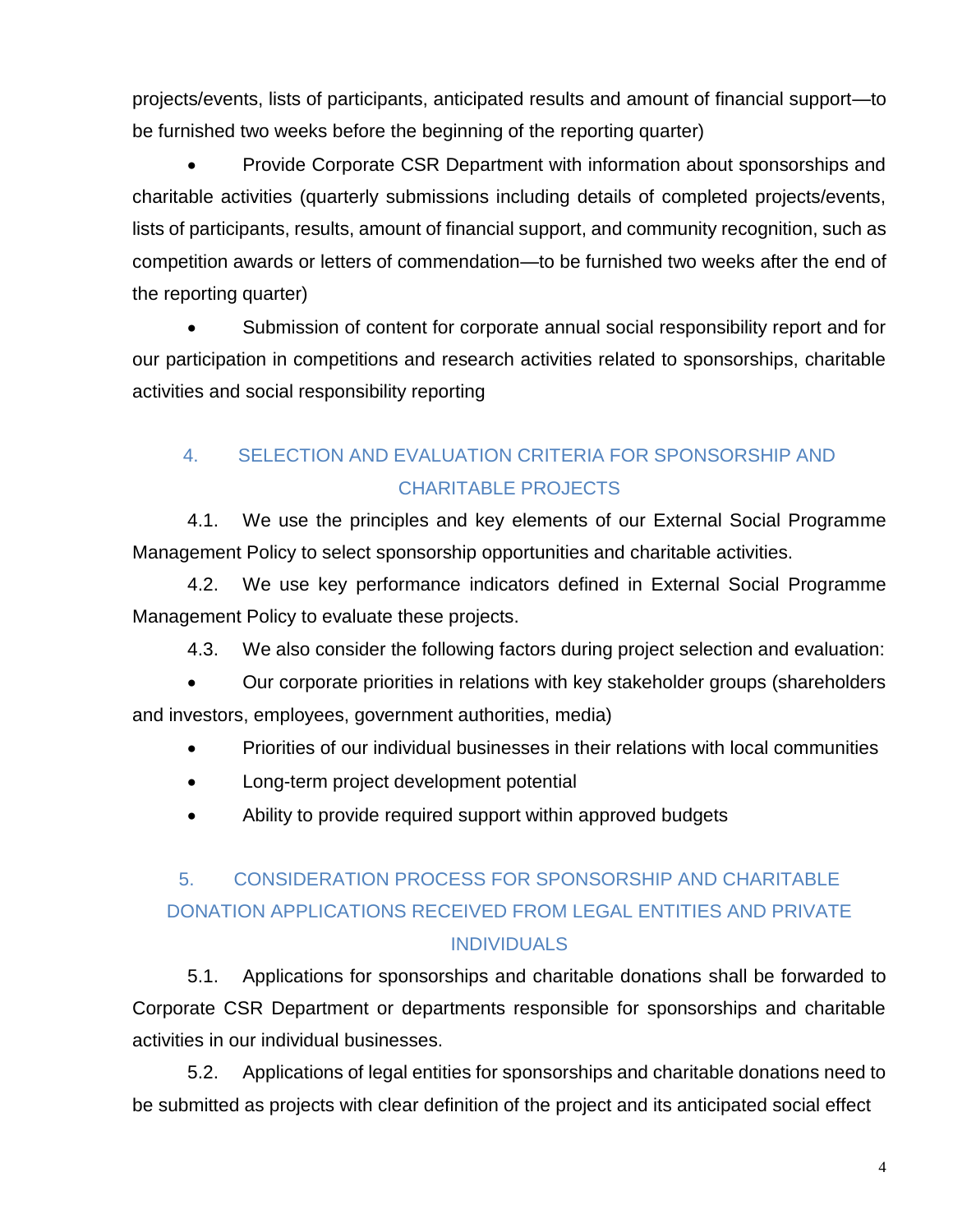5.3. Applications of private individuals for charitable donations (for example, to cover healthcare or extraordinary expenses) need to be submitted in writing, describe the issue requiring charitable support, and have supporting documents enclosed.

5.4. All decisions on applications for charitable donations and sponsorships must be compliant with the selection and evaluation criteria for sponsorship and charitable projects (Article 4 of this Standard) and must fall within approved budgets of individual businesses.

5.5. Decisions on applications for charitable donations and sponsorships that do not fall within approved budgets of individual businesses are the discretion of Severstal CEO.

5.6. Heads of departments responsible for charitable activities and sponsorships are responsible for review of applications, proposals and other documents related to charitable activities or sponsorships and submitted to the corporate office or individual businesses.

5.7. The review and analysis of applications for charitable donations and sponsorships shall be completed within one (1) month.

5.8. Persons responsible for reviews of and decisions on applications and proposals may request additional information from project managers or participants, or consult with the heads of our functional departments.

5.9. The Anti-Corruption Policy of OAO Severstal and Affiliates requires that all legal entities to whom we are planning to provide sponsorships or charitable donations, including local administrations, municipal authorities, entrepreneurs and private individuals, undergo the evaluation procedure provided in Appendix 2 to this Policy and enter into official agreements pursuant to our corporate standards of cooperation with third parties. Evaluation of applications and proposals must include screening for risk factors listed in Appendix 3 to this Policy.

5.10. Information about all our sponsorships and charitable programmes shall be added to the registry of sponsorships and charitable programmes. Each division appoints a department responsible for this registry.

5.11. Representatives of departments coordinating charitable activities and sponsorships shall inform applicants about decisions on their applications by mail, email or fax. Phone responses are acceptable in exceptional circumstances.

5.12. All applications and proposals shall be reviewed confidentially. Neither the information that we received nor our decision are subject to disclosure unless our representatives agreed otherwise with the applicant.